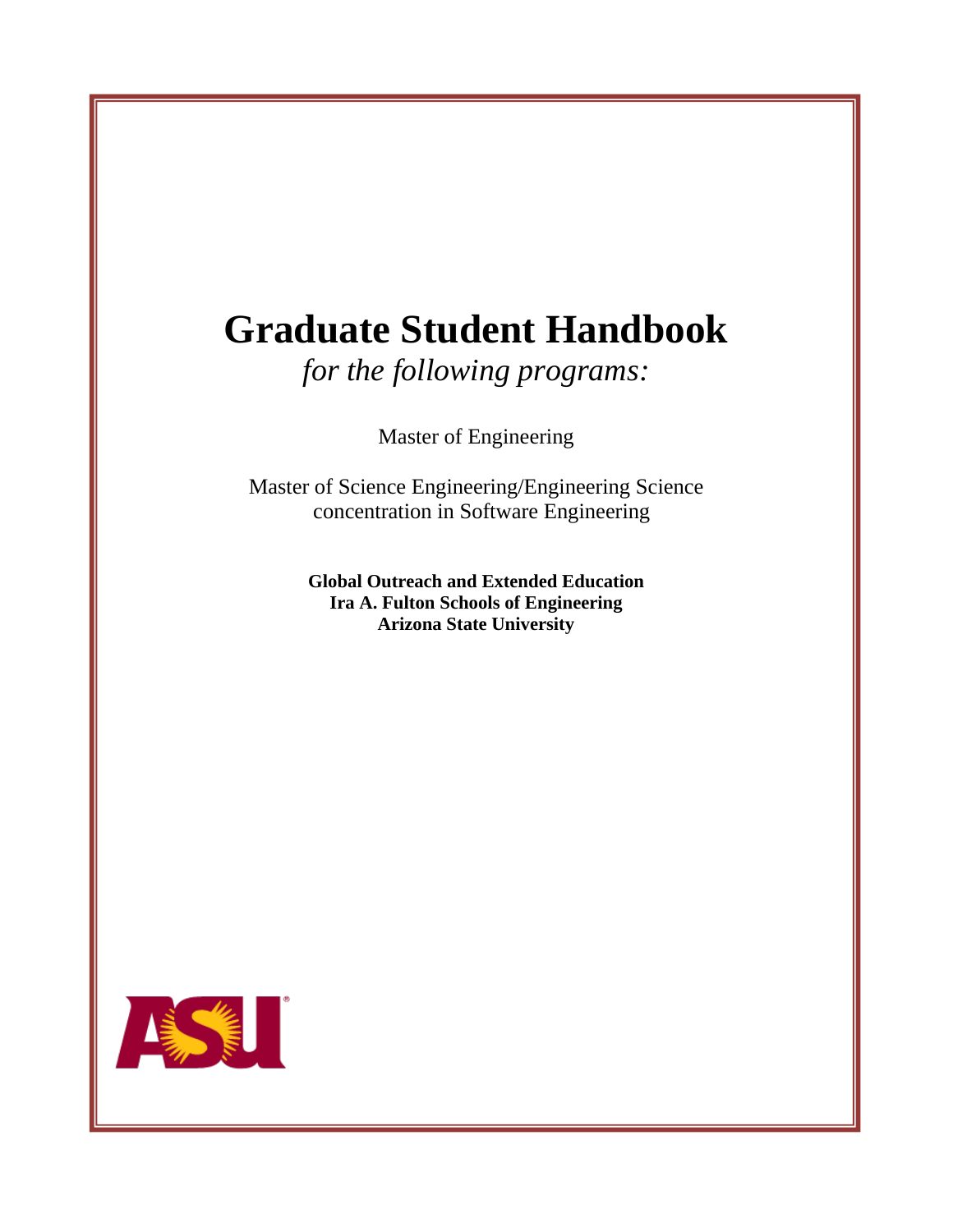## MANUAL OF THE MASTERS DEGREES IN: MASTER OF SCIENCE ENGINEERING (MSE) MASTER OF ENGINEERING (MEng)

ARIZONA STATE UNIVERSITY 2019-2020

MSE and MEng graduate degrees please contact: Global Outreach and Extended Education Ira A. Fulton School of Engineering Arizona State University Tempe, AZ 85287-8809 PHONE: (480) 965-0637

MSE/ES & MEng on the web: [https://asuengineeringonline.com/online-degrees/](https://asuengineeringonline.com/online-degrees/engineering-science-software-engineering-mse) E-mail address: student-fseonline@asu.edu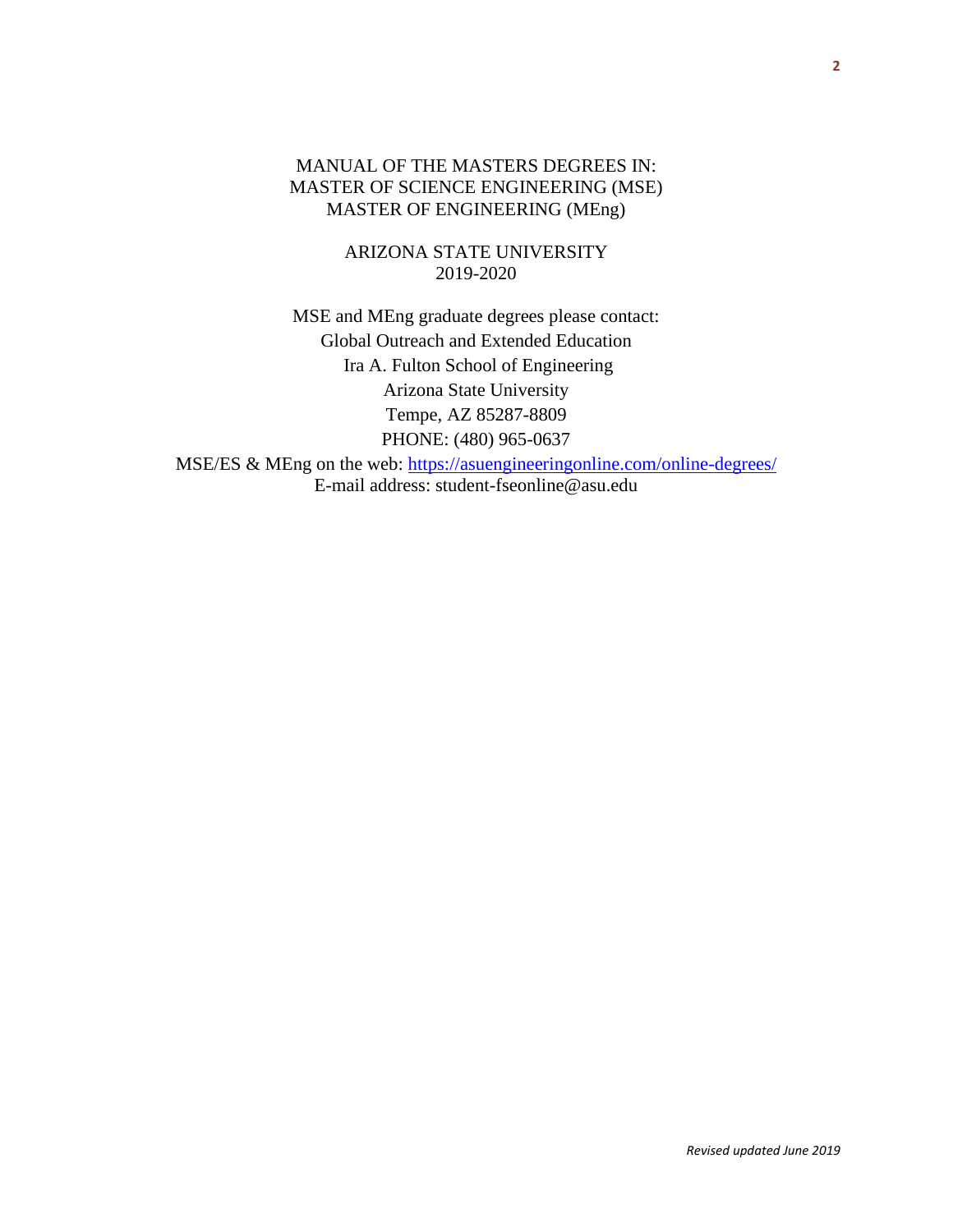## **CONTENTS**

## **Table of Contents**

| Master of Science in Engineering - Engineering Science-concentration Software Engineering6       |  |
|--------------------------------------------------------------------------------------------------|--|
|                                                                                                  |  |
|                                                                                                  |  |
|                                                                                                  |  |
|                                                                                                  |  |
| THE GRADUATE PROGRAMS WITHIN GLOBAL OUTREACH AND EXTENDED                                        |  |
|                                                                                                  |  |
|                                                                                                  |  |
|                                                                                                  |  |
|                                                                                                  |  |
|                                                                                                  |  |
|                                                                                                  |  |
|                                                                                                  |  |
|                                                                                                  |  |
|                                                                                                  |  |
|                                                                                                  |  |
|                                                                                                  |  |
|                                                                                                  |  |
|                                                                                                  |  |
| Master of Engineering area of study Quality, Reliability, and Statistical Engineering:  11       |  |
|                                                                                                  |  |
| Master of Science Engineering/Engineering Science concentration Software Engineering 13          |  |
|                                                                                                  |  |
|                                                                                                  |  |
| Master of Science Engineering/Engineering Science concentration Software Engineering 14          |  |
|                                                                                                  |  |
| It is the responsibility of each student to understand and observe all policies and requirements |  |
| specified by the Graduate College and the Ira A. Fulton Schools of Engineering. Connect with     |  |
| your academic advisor to review any policy and the impact of any decision to be made by the      |  |
|                                                                                                  |  |
|                                                                                                  |  |
|                                                                                                  |  |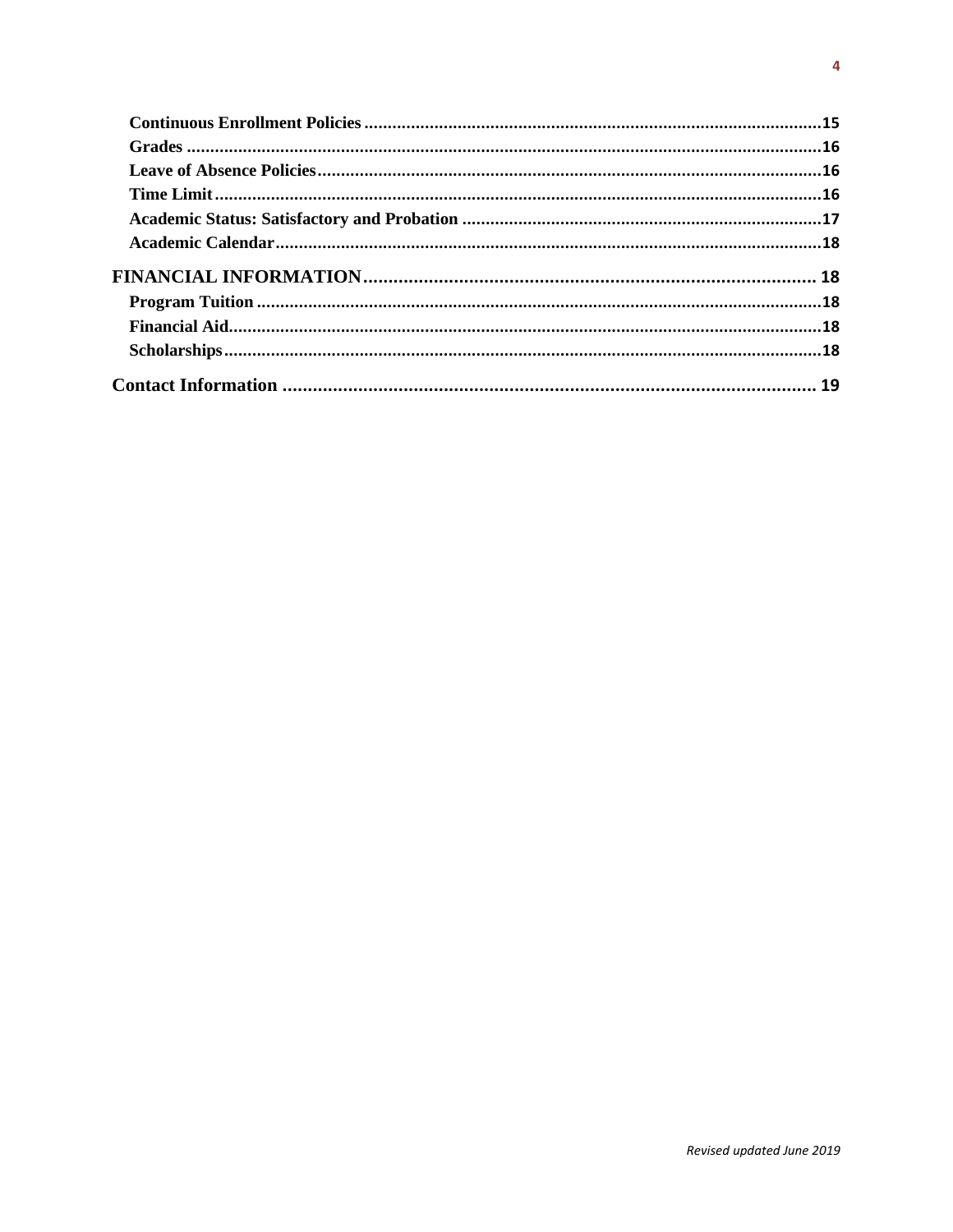## <span id="page-4-0"></span>INTRODUCTION

#### <span id="page-4-1"></span>Purpose of the Handbook

This Handbook serves as a guide for graduate students admitted to Master of Engineering and Master of Science Engineering/ Engineering Science programs administered by the Office of Global Outreach and Extended Education. This handbook serves as an initial resource for answers to common questions; however, students are also encouraged to consult with the graduate advisor and the faculty committee chair. The primary reference for graduate students on rules and regulations is the Arizona State University (ASU) [Academic Catalog.](https://catalog.asu.edu/) Each student should become familiar with the Academic Catalog and the ASU Graduate College website and policies. Please note that policies and procedures are occasionally amended to improve the program.

#### <span id="page-4-2"></span>Overview of Online Delivery

The MEng and MSE programs are available completely online for students to access from any location. Classes are developed specifically for online students to create a comprehensive and engaging experience that mirrors the curriculum, outcomes, and rigor of Fulton's campus based programs. Course material is delivered through various means including interactive content, lectures, multi-media, and text. Opportunities for interaction with faculty and collaboration with peers are also embedded throughout the courses through both synchronous and asynchronous means. The Office of Global Outreach and Extended Education (GOEE) administers the digital immersion programs.

## <span id="page-4-3"></span>Proctoring Service

RPNow is an on-demand service for proctoring online exams in an LMS (Learning Management System) such as Canvas. Here is a site with some background information if you are interested [https://www.psionline.com/rpnowuniversity/asu.](https://www.psionline.com/rpnowuniversity/asu/)

#### RPNow Process

Faculty identify when they will be holding exams during the semester.

Faculty work with GOEE to set up a practice exam within their course well in advance of the first exam. This gives students the opportunity to practice using the system in a lowstakes environment and gives faculty the opportunity to ask questions of GOEE before an actual exam. GOEE creates the exam within RPNow and notifies the faculty. Exam is launched and students complete the exam.

Flagged student violation recordings are reviewed for academic integrity concerns. Faculty are able to grade and return the exams electronically.

#### <span id="page-4-4"></span>Areas of Study for Master of Engineering

The Master of Engineering degree program at Arizona State University (administered by the Office of Global Outreach and Extended Education, GOEE) offers opportunities for study beyond the bachelor's degree in three areas of study: Engineering Management, Quality & Reliability Engineering, and Systems Engineering. These programs are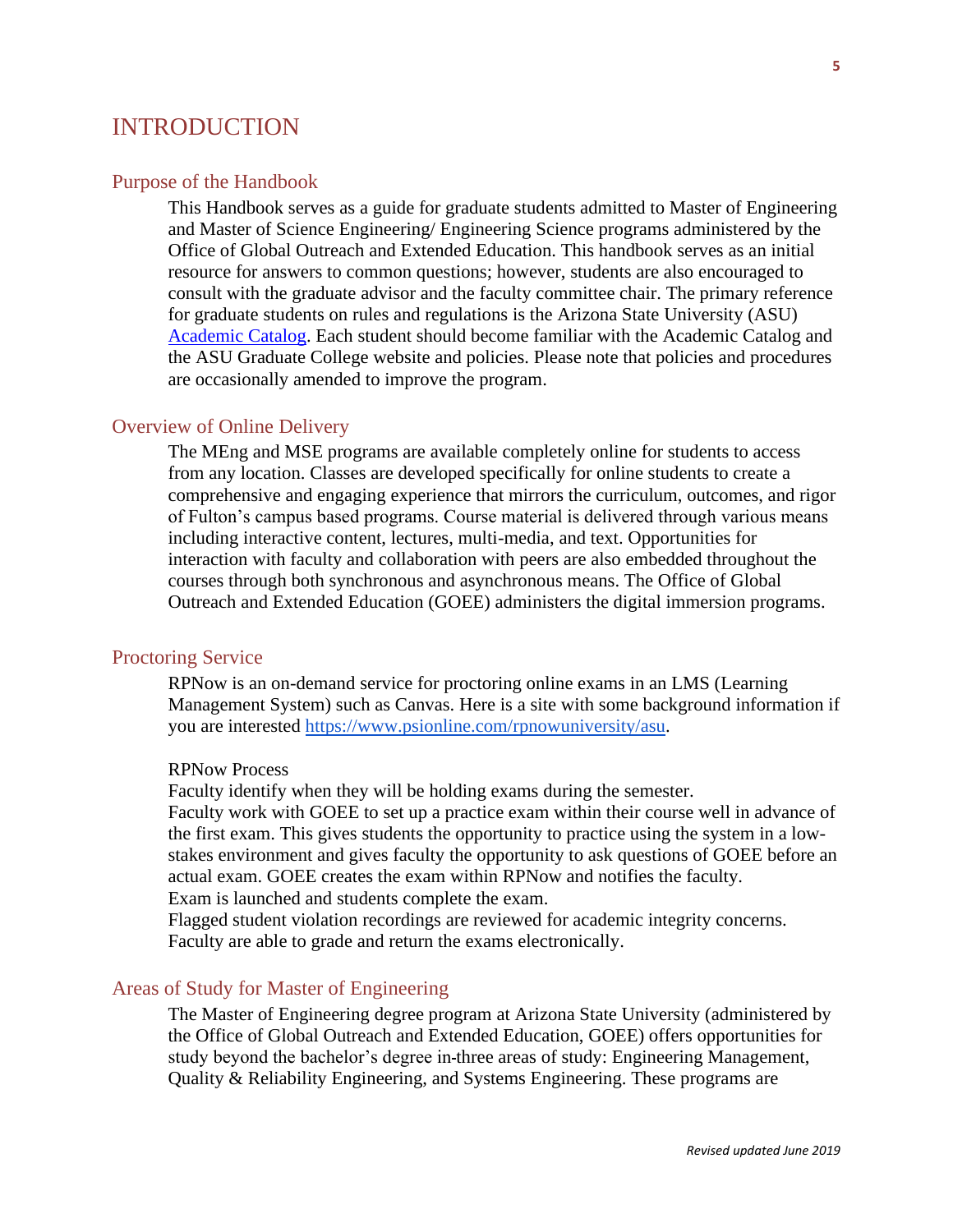designed for working professionals and delivered entirely online to meet the unique needs of professional engineers.

## <span id="page-5-0"></span>Master of Science in Engineering – Engineering Science-concentration Software Engineering

The Master of Science in Engineering in engineering science at Arizona State University (administered by the Office of Global Outreach and Extended Education, GOEE) offers opportunities for study beyond the bachelor's degree in the concentration of Software Engineering. This program is designed for working professionals and delivered entirely online to meet the unique needs of professional engineers.

## <span id="page-5-1"></span>General Information

General information, including admission, residency, and degree requirements of the Graduate College is contained in the latest ASU *Graduate Catalog*. (The *Catalog* is available on the Web at [http://catalog.asu.edu\)](http://catalog.asu.edu/) The Graduate College general requirements apply in their entirety to graduate programs in Master of Engineering and Master of Science in Engineering. This document contains additional and more specific requirements of the graduate programs administered by GOEE.

## <span id="page-5-2"></span>New Students

All new students will receive an email from the Office of Global Outreach and Extended Education [\(cpd.hwexam@asu.edu\)](mailto:cpd.hwexam@asu.edu) after a recommendation for admission has been made to the Graduate College. This email serves to inform the incoming student about important Arizona State University notifications they should anticipate to receive regard their admittance. It will also include the assignment and contact information for the assigned faculty advisor, contact information for the graduate advisor, important links to view the Graduate Handbook, and information about building the interactive Plan of Study (iPOS).

#### <span id="page-5-3"></span>Student Responsibility

It is the responsibility of each student to understand and observe all procedures and requirements specified by the Graduate College and the faculty in the engineering programs. The faculty and graduate advisor provide academic advice and assistance; however, the ultimate responsibility for meeting degree requirements remains with the student. Important websites regarding student responsibilities may be found via:

- The Graduate College [http://graduate.asu.edu](http://graduate.asu.edu/)
- The Student Code of Conduct <https://eoss.asu.edu/dos/srr/codeofconduct>
- Academic Integrity <https://provost.asu.edu/academic-integrity>
- Graduate Education Policies and Procedures [https://graduate.asu.edu/sites/default/files/asu-graduate-policies-and](https://graduate.asu.edu/sites/default/files/asu-graduate-policies-and-procedures_032019_0.pdf)[procedures\\_032019\\_0.pdf](https://graduate.asu.edu/sites/default/files/asu-graduate-policies-and-procedures_032019_0.pdf)
- Global Outreach and Extended Education Student Manual <https://asuengineeringonline.com/sites/default/files/goee-student-manual.pdf>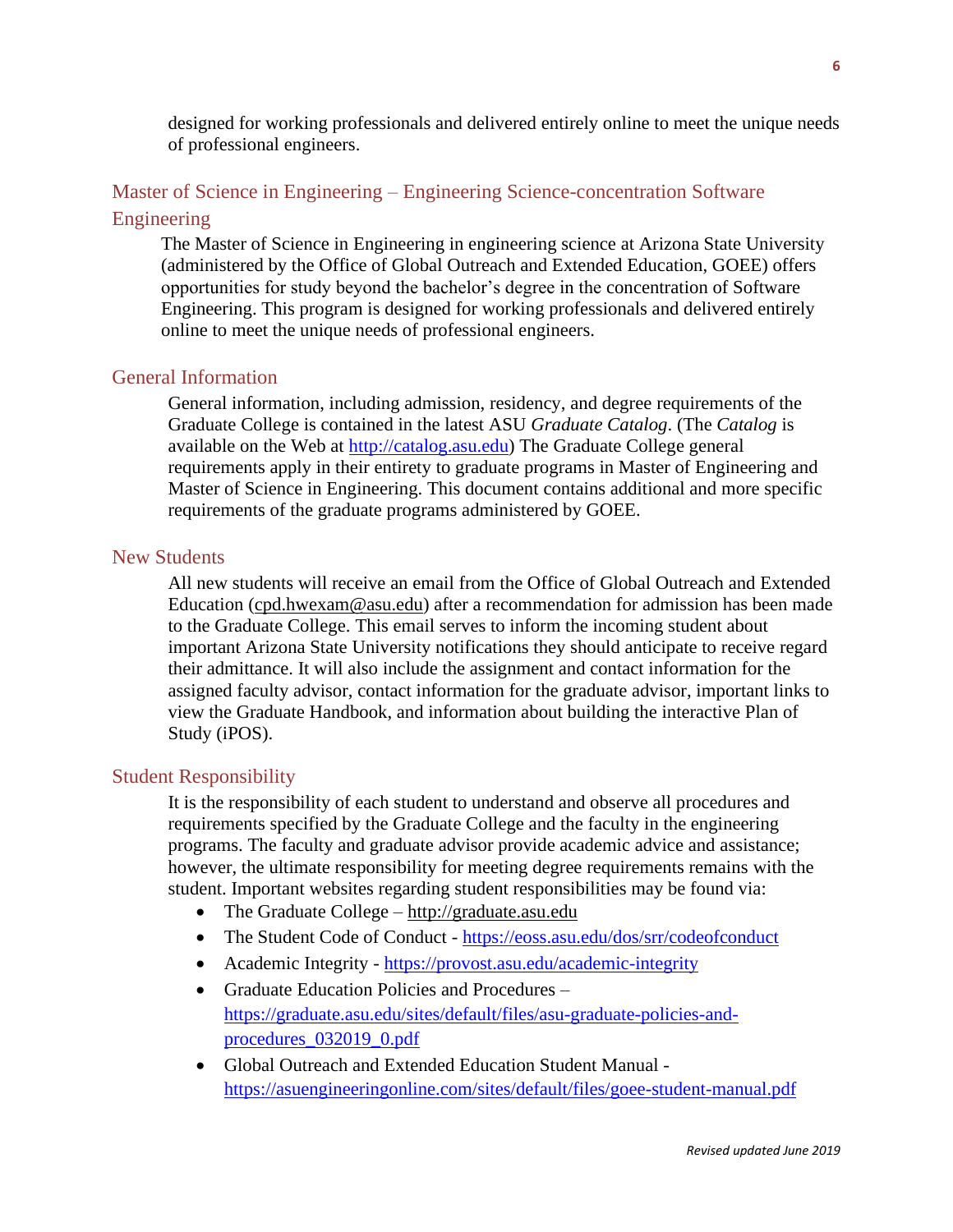• The Ira A. Fulton School of Engineering – [http://engineering.asu.edu](http://engineering.asu.edu/)

#### <span id="page-6-0"></span>Faculty Responsibility

The members of the faculty that instruct for the Master of Engineering and Master of Science Engineering/ Engineering Science programs have diverse backgrounds and knowledge. They are available to assist you in your plan of study and your educational and career goals. We encourage you to take the opportunity to reach out to your faculty with any questions regarding course content and/or industry related questions.

## <span id="page-6-1"></span>THE GRADUATE PROGRAMS WITHIN GLOBAL OUTREACH AND EXTENDED EDUCATION

## <span id="page-6-2"></span>Administration

The Office of Global Outreach and Extended Education administers the Master of Engineering and the Master of Science in Engineering – Engineering Science with concentration in Software Engineering, in accordance with policies of the Graduate College, the Ira A. Fulton Schools of Engineering, and the departmental faculty. In addition, the Academic Director serves as the focal point for graduate students and graduate programs within the department.

#### <span id="page-6-3"></span>Graduate Degree Programs

The online engineering programs offer courses leading to the degrees of Master of Science (MS), Master of Science in Engineering (MSE), and Master of Engineering (MEng). The MEng is a graduate degree intended to meet the needs of Arizona's practicing engineers and is designed primarily for Online students.

General requirements for these degrees are stated in the current [Graduate Catalog.](https://webapp4.asu.edu/programs/t5/graduate/false?init=false&nopassive=true)

#### <span id="page-6-4"></span>Engineering Vision and Mission

*Vision:* Leading Engineering Discovery and Innovative Education for Global Impact on Quality of Life.

*Mission:* Provide an Environment Rich in Transdisciplinary Research, Education, Entrepreneurship, and Leadership Resulting in Successful Engineers and Technologies that Benefit Society.

## <span id="page-6-5"></span>ADMISSIONS

#### <span id="page-6-6"></span>**Eligibility**

The Master of Engineering degree requires Bachelor of Science in engineering, science, or math and have taken a calculus sequence (Calculus 1 and 2, required) while pursuing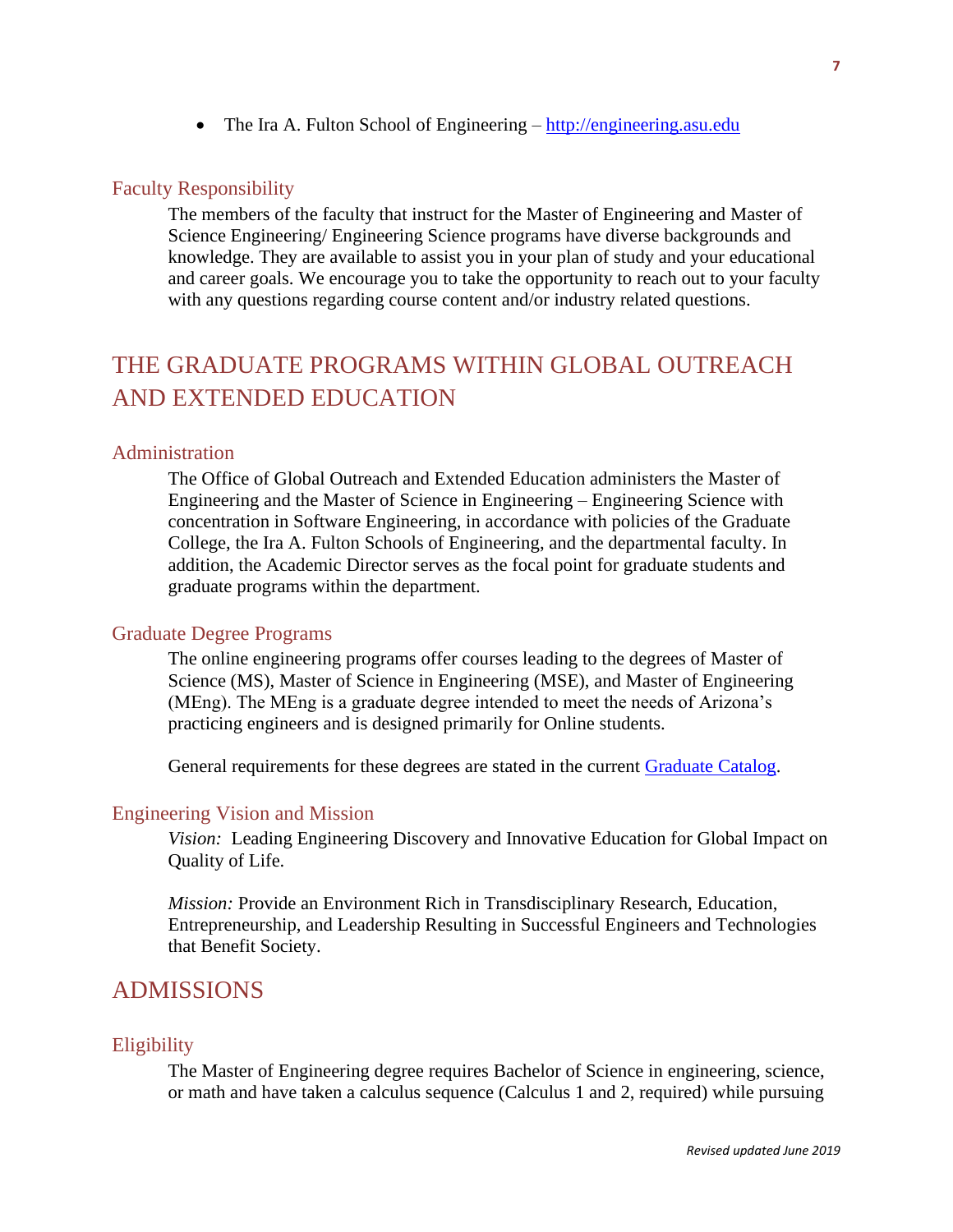their B.S. and have completed an undergraduate calculus-based probability and statistics course (required). However, in some cases, students with nontraditional educational backgrounds will be considered for admission. These students may be required to take fundamental courses to better prepare them for the program coursework.

The Master of Science Engineering/ Engineering Science concentration Software Engineering degree requires that applicants must provide evidence of demonstrated expertise in the area of object-oriented programming, advanced data structures, algorithm design and algorithm analysis; maturity in high-level programming (required); and successful completion of Calculus I (a minimum requirement) to be considered for admission.

#### <span id="page-7-0"></span>Application

Applications are accepted for fall, spring, and summer terms for these programs. In order for applications to be properly processed all students are required to submit the following: an application, all required supporting materials listed below with the Office of Graduate Admission, and pay the required fee. Incomplete applications will not be considered.

List of required supporting materials.

- 1. Official transcripts from all universities attended
- 2. Statement of Purpose
- 3. Current Resume
- 4. English Proficiency- required for all international applicants from a country whose native language is not English

English Proficiency- Required for all international applicants from a country whose native language is not English to provide the Test of English as a Foreign Languages (TOEFL) or the International English Language Testing System (IELTS) scores. Applications will not be processed until the university receives official English Proficiency scores, and are valid two years from the start date of the degree program. The ASU Institution code is 4007. If department code is required use 99 for TOEFL. International applicants can also meet the English Proficiency requirements through ASU Global Launch's online [English for Admission](https://learnenglish.asu.edu/online/admission) courses.

Transcripts should be mailed to:

**If sending by stamped mail:**

Admission Services Applicant Processing Arizona State University PO Box 871004 Tempe AZ 85287-1004

#### **If sending by FedEx, DHL or UPS:**

Arizona State University Admission Services Applicant Processing 1150 East University Drive Building C, Room 226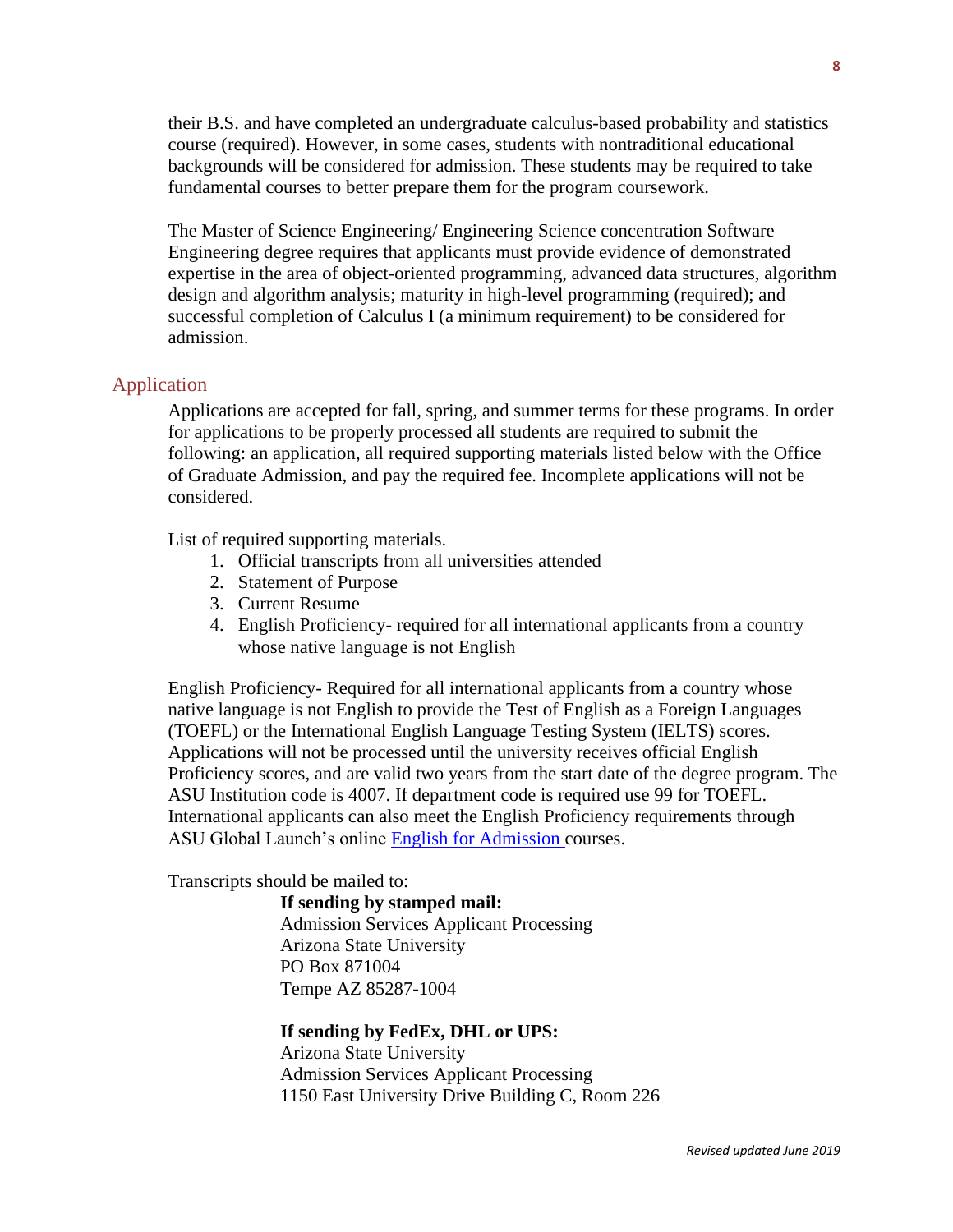Tempe, AZ 85281

#### <span id="page-8-0"></span>Non-degree Students

Non-degree students will not be allowed to register for online engineering courses without special permission. To enroll in graduate-level online courses as a non-degree student, the applicant must meet the requirements for regular admission to the graduate program.

#### <span id="page-8-1"></span>Assigned Faculty Advisor

Before beginning coursework for a graduate program, admitted students will be assigned a faculty advisor within the discipline of their program. Faculty advisors are tenured professors and experts in their centralized area within Engineering. Faculty advisors can help students in their selection of elective courses, research topics, and approval of the program of study.

## <span id="page-8-2"></span>PLAN OF STUDY

Before completing the first nine credits of graduate course work, each student must submit a plan of study (iPOS), which must be approved by the student's faculty advisor, the Academic Director and the Graduate College. The plan of study will list all courses that are to be completed as part of the student's degree program as well as a schedule for completion of any undergraduate or graduate deficiencies. The plan of study may be amended as the student progresses through the program with the approval of the student's faculty advisor and the Graduate Program Chair. The plan of study should be designed using the designated Course Plan Outlines listed below.

#### <span id="page-8-3"></span>Course Plan Outline

## <span id="page-8-4"></span>Master of Engineering area of study Engineering Management

#### **Core Courses:**

Select three (3) of the following Industrial Engineering Methods Courses:

- IEE505 Information Systems Engineering\*
- IEE506 Web Enabled Decision Support Systems\*
- IEE520 Statistical Learning for Data Mining
- IEE545 Simulating Stochastic Systems
- IEE572 Design of Experiments (math course meeting MEng requirements)  $\wedge$
- IEE574 Applied Deterministic Operations Research
- IEE575 Applied Stochastic Operations Research Models

Select four (4) of the following Engineering Management Core Courses:

- IEE512 Financial Engineering<sup>^</sup>
- **IEE530 Enterprise Modeling**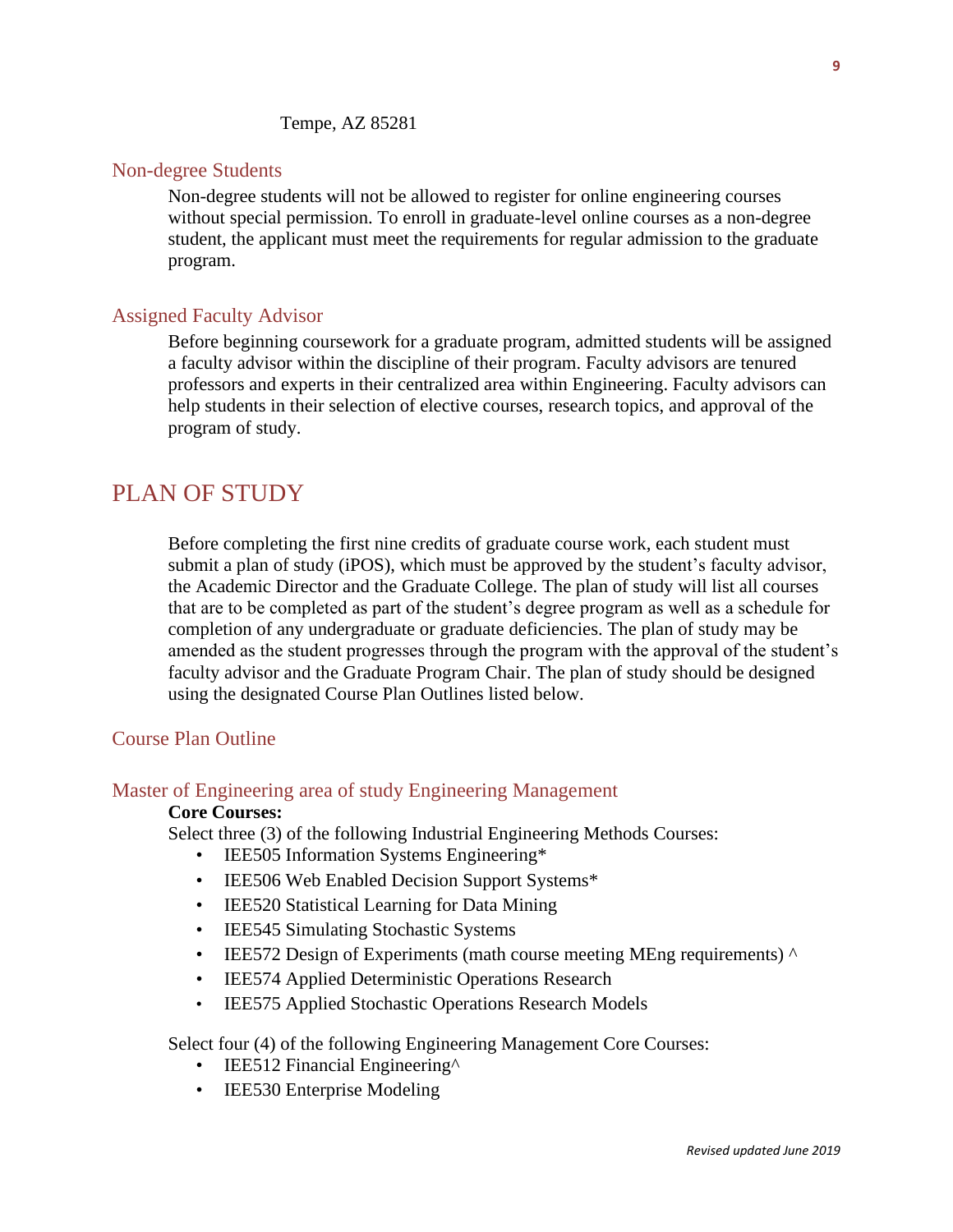- IEE541 Engineering Administration
- IEE552 Strategic Technology Management
- IEE454 Risk Management\*\*\*
- IEE556 Introduction to Systems Engineering
- IEE458 Project Management\*\*\*
- IEE571 Quality Management
- IEE 581 Six Sigma Methodology\*\*

## **Elective Courses:**

Select two (2) electives from one area. Below are *examples* of possible electives.

Innovation and Entrepreneurship:

- FSE501 Technology Entrepreneurship
- FSE502 Strategic Enterprise Innovation

Software:

- CSE566 Software Project, Process and Quality Management
- CSE565 Software Verification, Validation, and Testing

Supply Chain:

- IEE534 Supply Chain Modeling and Analysis
- **IEE561 Production Systems**

Quality and Reliability:

- IEE570 Advanced Ouality Control\*\*
- **IEE573 Reliability Engineering**
- IEE578 Regression Analysis

^IEE 512 may be used as an Industrial Engineering Methods course if the option to complete another IEM course is not available to the student.

\*Students may select IEE 505 **OR** IEE 506. Students may not complete both as they are considered duplicative.

\*\*required courses must be selected for students pursuing the Lean Six Sigma Black Belt Graduate Certificate.

\*\*\*must request override to enroll

## **Capstone:**

Select one (1) capstone experience:

- IEE593 Engineering Management Applied Project (offered Fall and Spring only)
- IEE585 Six Sigma Capstone Project (only permissible for students **admitted** into the *concurrent [Lean Six Sigma Black Belt](https://asuonline.asu.edu/online-degree-programs/certificates/lean-six-sigma-black-belt-graduate-certificate/) Graduate Certificate*)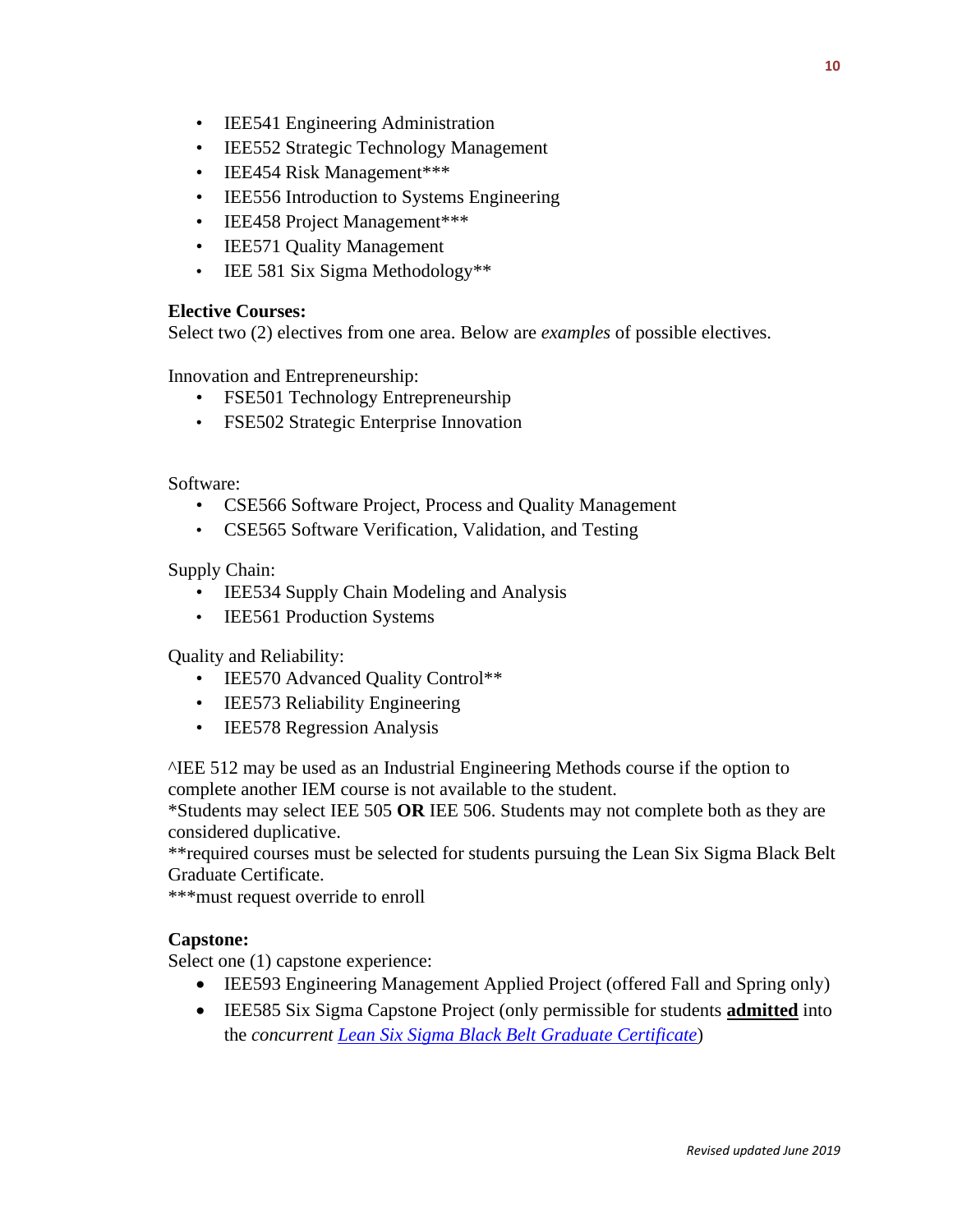## <span id="page-10-0"></span>Master of Engineering area of study Quality, Reliability, and Statistical Engineering:

## **Core Courses:**

- IEE 572 Design of Engineering Experiments
- IEE 578 Regression Analysis
- IEE 570 Advanced Quality Control\*
- IEE 573 Reliability Engineering
- IEE 571 Quality Management

## **Elective Courses:**

(Select four (4) electives)

- IEE 520 Data Mining
- IEE 579 Time Series and Forecasting
- IEE 581 Six Sigma Methodology\*
- **IEE 561 Production Systems**
- IEE 582 Response Surfaces and Process Optimization
- IEE 512 Introduction to Financial Engineering
- IEE 552 Strategic Technological Planning
- IEE 545 Simulating Stochastic Systems
- IEE 574 Applied Deterministic Operations Research Models
- IEE 575 Applied Stochastic Operations Research Models
- IEE 534 Supply Chain Modeling and Analysis

\*required course must be selected for students pursuing the Lean Six Sigma Black Belt Graduate Certificate.

## **Capstone:**

Select one (1) capstone experience:

- IEE593 Engineering Management Applied Project (offered Fall and Spring only)
- IEE585 Six Sigma Capstone Project (only permissible for students **admitted** into the *concurrent [Lean Six Sigma Black Belt Graduate Certificate](https://asuonline.asu.edu/online-degree-programs/certificates/lean-six-sigma-black-belt-graduate-certificate/)*)

## <span id="page-10-1"></span>Master of Engineering area of study Systems Engineering:

## **Core Courses:**

Select one (1) Engineering Management Course:

- IEE 454 Risk Management\*\*
- IEE 458 Project Management\*\*
- IEE 541 Engineering Administration
- IEE 552 Strategic Technologic Planning
- FSE 501 Technology Entrepreneurship
- FSE 502 Strategic Enterprise Innovation

Select (five) of the following Systems Core Courses: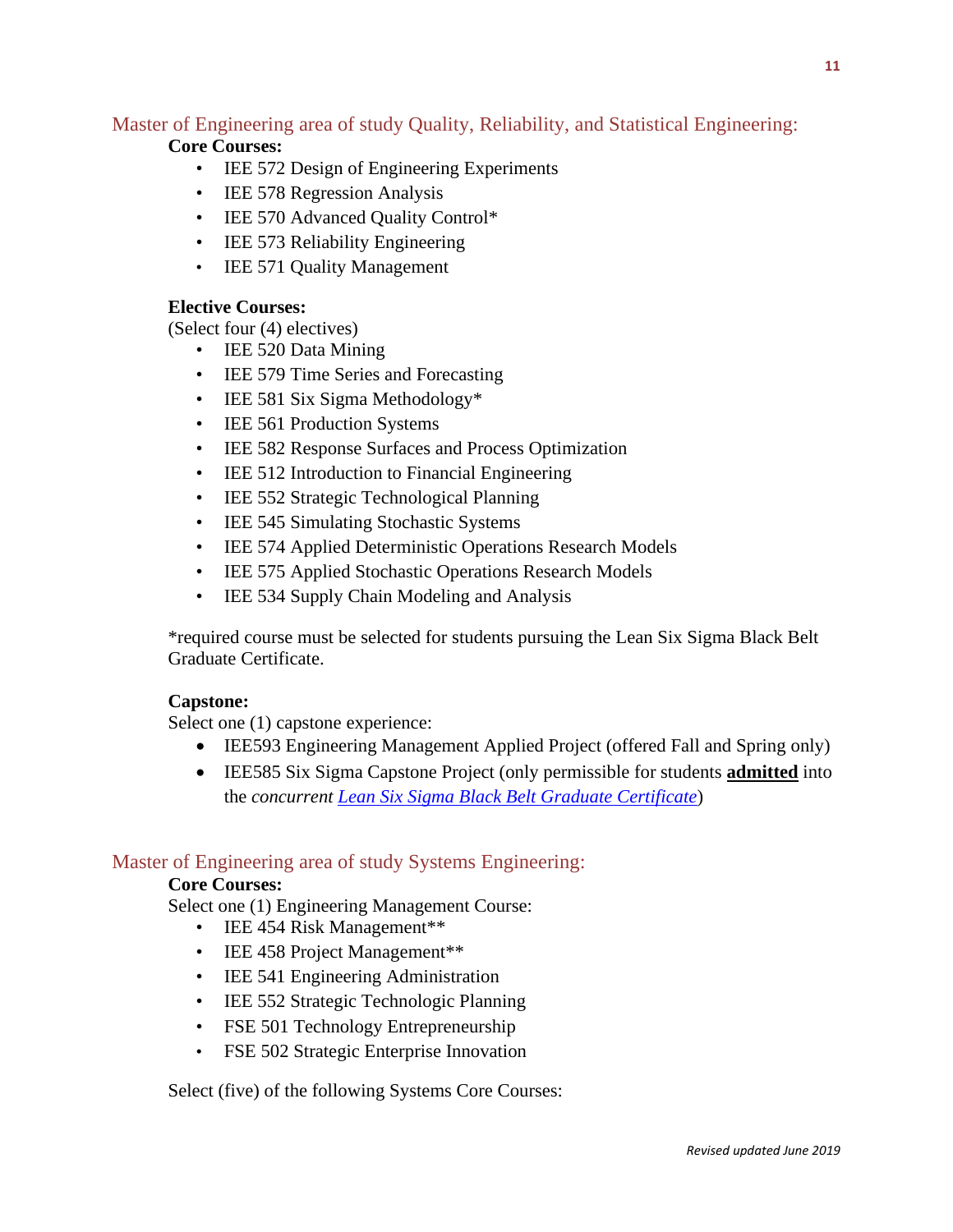- IEE 505 Information Systems Engineering\*
- IEE 506 Web Enabled Decision Support Systems\*
- IEE 512 Financial Engineering
- IEE 530 Enterprise Modeling
- IEE 545 Simulating Stochastic Systems
- IEE 570 Advanced Quality Control
- IEE 572 Design of Experiments
- IEE 573 Reliability Engineering
- IEE 574 Applied Deterministic Operations Research

\*Students may select IEE 505 **OR** IEE 506. Students may not complete both as they are considered duplicative.

\*\*must request override to enroll

## **Concentration Course:**

• IEE 556 Introduction to Systems Engineering

### **Elective Courses:**

Select two (2) electives from one area. Below are *examples* of possible electives. Software:

- CSE 565 Software Verification and Validation
- CSE 566 Software Project, Process and Quality Management

Hardware:

- EEE 586 Nonlinear Control Systems
- EEE 587 Optimal Control Systems

Innovation and Entrepreneurship: (students may not take IEE 552 if selecting this elective area as they are considered duplicative to the courses below)

- FSE501 Technology Entrepreneurship
- FSE502 Strategic Enterprise Innovation

Supply Chain:

- IEE534 Supply Chain Modeling and Analysis
- IEE561 Production Systems

Quality and Reliability

- IEE570 Advanced Quality Control\*\*
- IEE581 Six Sigma Methodology\*\*

\*\*required courses must be selected for students pursuing the Lean Six Sigma Black Belt Graduate Certificate.

#### **Capstone:**

Select one (1) capstone experience: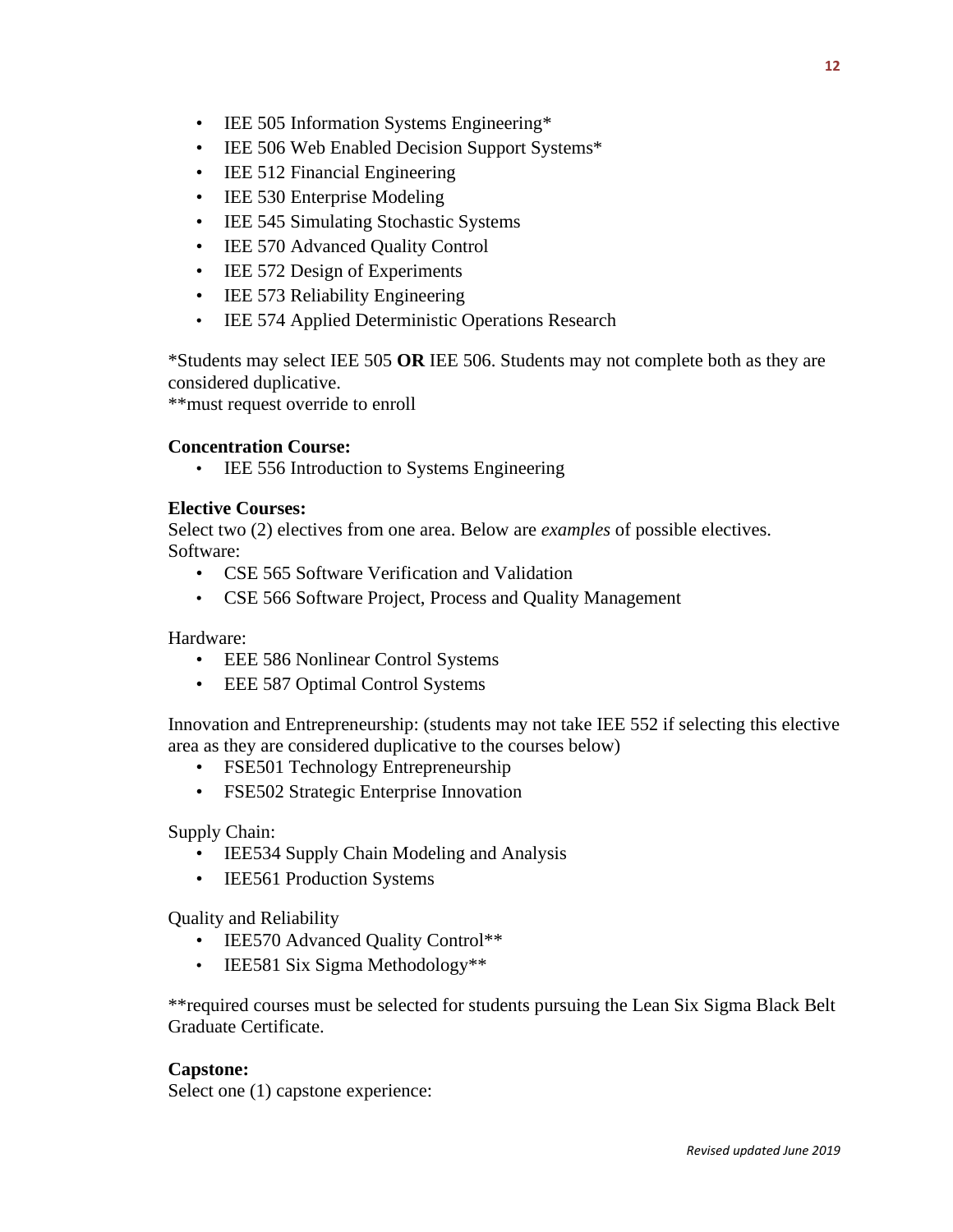- IEE593 Engineering Management Applied Project (offered Fall and Spring only)
- IEE585 Six Sigma Capstone Project (only permissible for students **admitted** into the *concurrent [Lean Six Sigma Black Belt Graduate Certificate](https://asuonline.asu.edu/online-degree-programs/certificates/lean-six-sigma-black-belt-graduate-certificate/)*)

<span id="page-12-0"></span>Master of Science Engineering/Engineering Science concentration Software Engineering **Core Courses:**

- CSE 565: Software Verification and Validation
- CSE 566: Software Project, Process and Quality Management

## **Concentration Course:**

• CSE 591 Software Engineering Principles and Concepts

## **Elective Courses: 18-21 credit hours**

Select 18-21 elective credits. At least 6 credits in CSE. *Examples* are listed below:

- CSE 564: Software Design
- CSE 598: Software Analysis and Design
- CSE 598: Distributed Software Development
- CSE 561: Modeling & Simulation Theory and Application
- CSE 598: Software Integration and Engineering
- CSE 598: Web Usability: Principles and Techniques
- EEE 511: Artificial Neural Computation
- EEE 553: Coding and Cryptography
- FSE 501: Technology Entrepreneurship
- IEE 556: Introduction to Systems Engineering
- IEE 572: Design of Experiments
- IEE 598: Design for Six Sigma

## **Capstone:**

All students admitted to the M.S.E. program in engineering science with a concentration in software engineering must complete a culminating experience. The culminating experience can be fulfilled with one of the following:

- CSE 593: Applied Project (offered Fall and Spring only)
- Applied Portfolio. See **Culminating Experience** as listed below.

## <span id="page-12-1"></span>Culminating Experience

## <span id="page-12-2"></span>Master of Engineering

All students admitted to the Master of Engineering must complete an applied project to serve as the culminating experience for their graduate study. A grade of "B" or better is required in your Applied Project.

Applied Project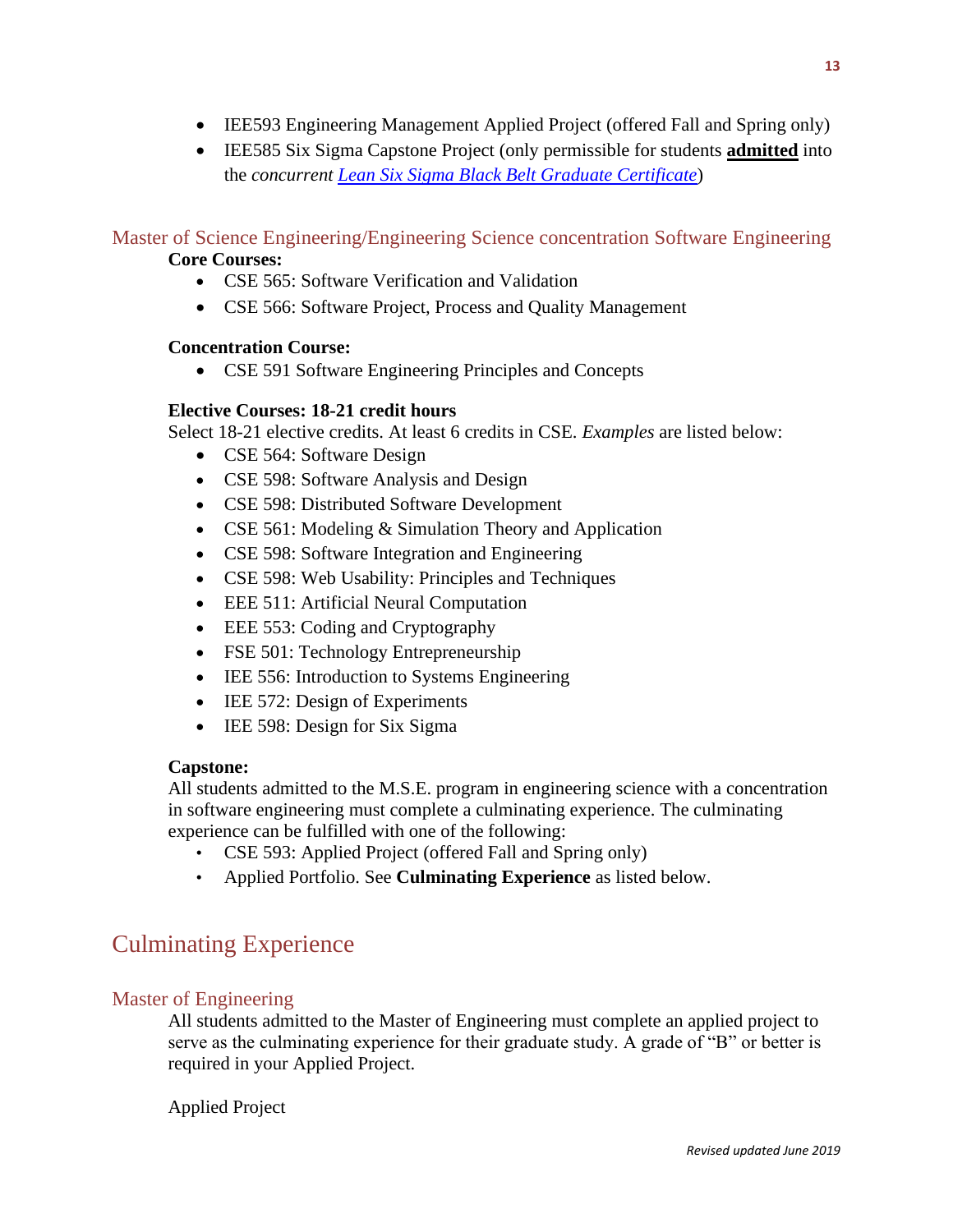Students will enroll in their corresponding Applied Project course for their program (IEE593) and work their faculty advisor to complete a self-identified project (ex: research proposal, development project). Department override must be obtained before enrolling in this course. A grade of "B" or better is required in your Applied Project.

#### <span id="page-13-0"></span>Master of Science Engineering/Engineering Science concentration Software Engineering

All students admitted to the M.S.E. program in engineering science with a concentration in software engineering must complete an applied project or a portfolio to serve as the culminating experience for their graduate study.

#### Applied Project

Students will enroll in CSE593: Applied Project and work with a faculty member to complete a self-identified project (ex: research proposal, development project). Department override must be obtained before enrolling in this course. A grade of "B" or better is required in your Applied Project.

#### Portfolio

The portfolio entails a written summary of the student's learning supported by one project from each of three engineering 500+ level courses in which a final grade of a B or better was earned in each course and final approval by the student's faculty advisor and the graduate program academic director.

A written summary of your learning outcomes of your program of study in typewritten format approximately 1-2 pages. This reflection should include what you have learned with relation to the three supporting projects. The three referenced projects must be submitted with the Master's Portfolio Submission Cover Sheet to the GOEE office. Students should submit their portfolio prior to their last semester to allow sufficient time for review and approval.

After approval by the faculty advisor and the graduate program academic director, the GOEE graduate advisor will notify the Graduate College of satisfactory completion of the Project Portfolio. Once the portfolio is approved and processed, students will see the culminating experience satisfied through MyASU – iPOS tab.

## <span id="page-13-1"></span>ACADEMIC REQUIREMENTS AND POLICIES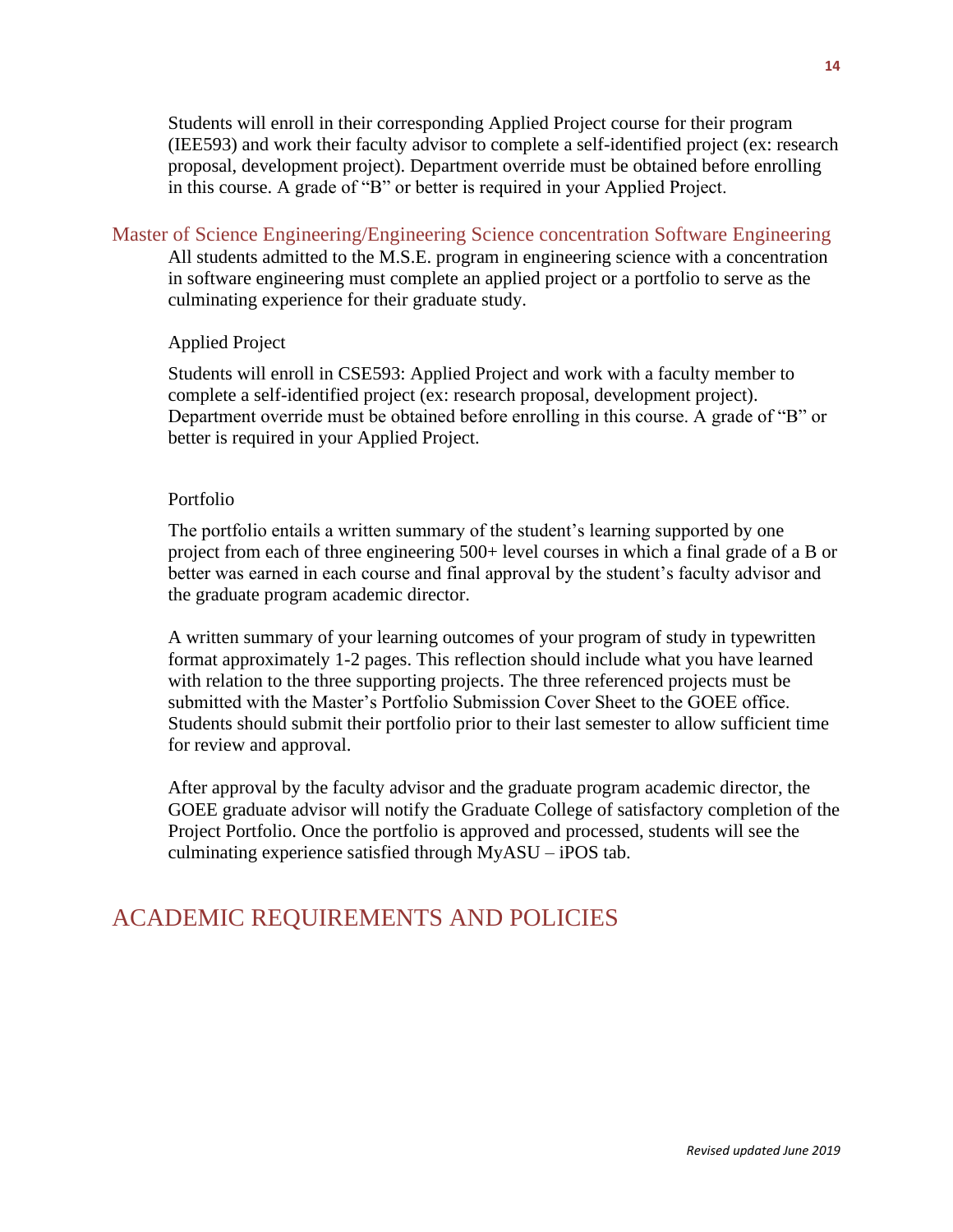<span id="page-14-0"></span>It is the responsibility of each student to understand and observe all policies and requirements specified by the Graduate College and the Ira A. Fulton Schools of Engineering. Connect with your academic advisor to review any policy and the impact of any decision to be made by the student on their program.

## <span id="page-14-1"></span>Academic Integrity

Students have the responsibility to understand and uphold the highest standards of academic integrity. Newly admitted graduate students will receive a "priority task" on their MyASU directing them to complete module on academic integrity. The module consists of a PowerPoint that outlines academic integrity and students must take a quiz and pass with an 80% or higher.

The failure of any graduate student to meet these standards may result in serious consequences including suspension or expulsion from the university and/or other sanctions as specified in the academic integrity policies of individual colleges as well as the university. Violations of academic integrity include, but are not limited to: cheating, fabrication, tampering, plagiarism, or aiding and/or facilitating such activities. At the graduate level, it is expected that students are familiar with these issues and each student must take personal responsibility in their work. In addition, graduate students are expected to follow university guidelines related to the Student Code of Conduct. University policies related to academic integrity and code of conduct are available at [http://students.asu.edu/srr/code.](http://students.asu.edu/srr/code)

## <span id="page-14-2"></span>Continuous Enrollment Policies

Once admitted to a graduate degree program, students must be registered for a minimum of one credit hour during all phases of their graduate education, including the term in which they graduate. This includes periods when students are engaged in research, working on or defending theses, or in any other way utilizing university resources, facilities, or faculty time. Registration for every fall semester and spring semester is required. Summer registration is required for students taking examinations, completing culminating experiences, defending theses, or graduating from the degree program.

To maintain continuous enrollment the credit hour(s) must:

- Appear on the student's Plan of Study, OR
- Continuing registration (595, 795), OR
- Be a graduate-level course

Grades of "W" and/or "X" are not considered valid registration for continuous enrollment purposes. "W" grades are received when students officially withdraw from a course after the add/drop period. "X" grades are received for audit courses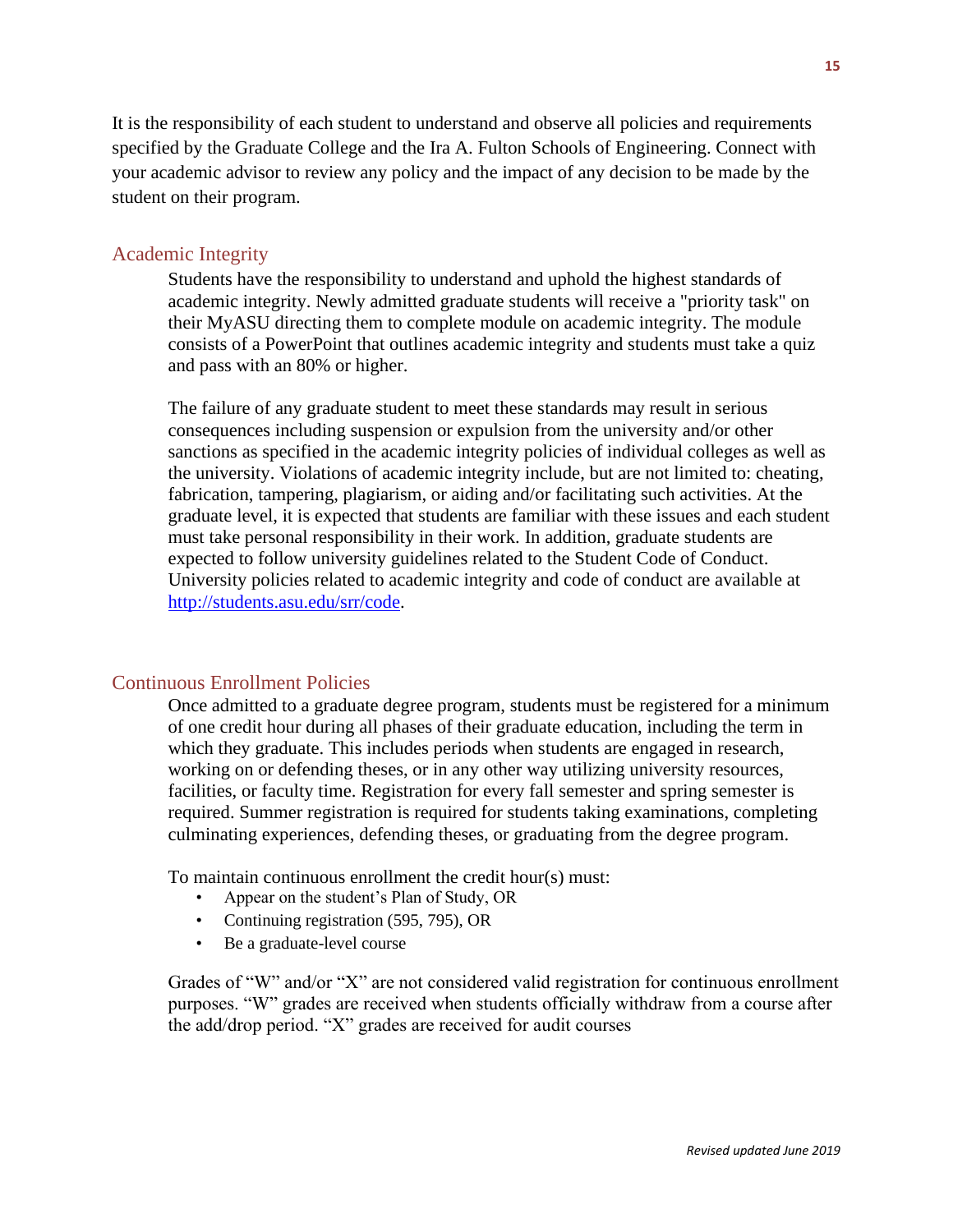#### <span id="page-15-0"></span>**Grades**

Academic excellence is expected of graduate students. A student who has been admitted to a graduate degree program in Engineering, either on a regular or provisional admission status, must maintain a 3.0 or higher grade point average (GPA) in:

- 1. All work taken for graduate credit (courses numbered 500 or higher),
- 2. The coursework in the student's approved plan of study, and
- 3. All course work taken at ASU (overall GPA) post baccalaureate.

A student will be placed on academic probation if one or more of the student's GPAs listed above falls below 3.0. Students will be notified by mail when placed on academic probation.

#### Incomplete Grades

Additionally, students completing work for a course in which they received a grade of "I" must maintain continuous enrollment as defined previously. Graduate students have one year to complete work for an incomplete grade; if the work is not completed and the grade changed within one year, the "I" grade 8 becomes permanent. Additional information regarding incomplete grades can be found at [http://asu.edu/aad/manuals/ssm/ssm203-09.html.](http://asu.edu/aad/manuals/ssm/ssm203-09.html)

### <span id="page-15-1"></span>Leave of Absence Policies

Students planning to discontinue enrollment for a semester or more must request an approval to Request to Maintain Continuous Enrollment by the Graduate College. To submit a Request to Maintain Continuous Enrollment, you may sign into your Plan of Study to make this request via petition. Students may petition the Graduate College for a leave of absence for a maximum of two semesters during their entire program. A petition for a leave of absence, endorsed by the student's faculty advisor and the Academic Director, must be approved by the Graduate College. This request must be submitted and approved before the anticipated absence.

An approved leave of absence will enable students to re-enter their program without reapplying to the university. Students who do not enroll for a fall or spring semester without an approved leave of absence by the Graduate College are considered withdrawn from the university under the assumption that they have decided to discontinue their program. A student removed for this reason may reapply for admission to resume their degree program; the application will be considered along with all other new applications to the degree program.

A student on leave is not required to pay fees, but in turn is not permitted to place any demands on university faculty or use any university resources

### <span id="page-15-2"></span>Time Limit

All work toward the MEng/MSE-ES degrees must be completed within six consecutive years. The six years begins with the semester and year of admission to the program. Graduate courses taken prior to admission that are included on the Plan of Study must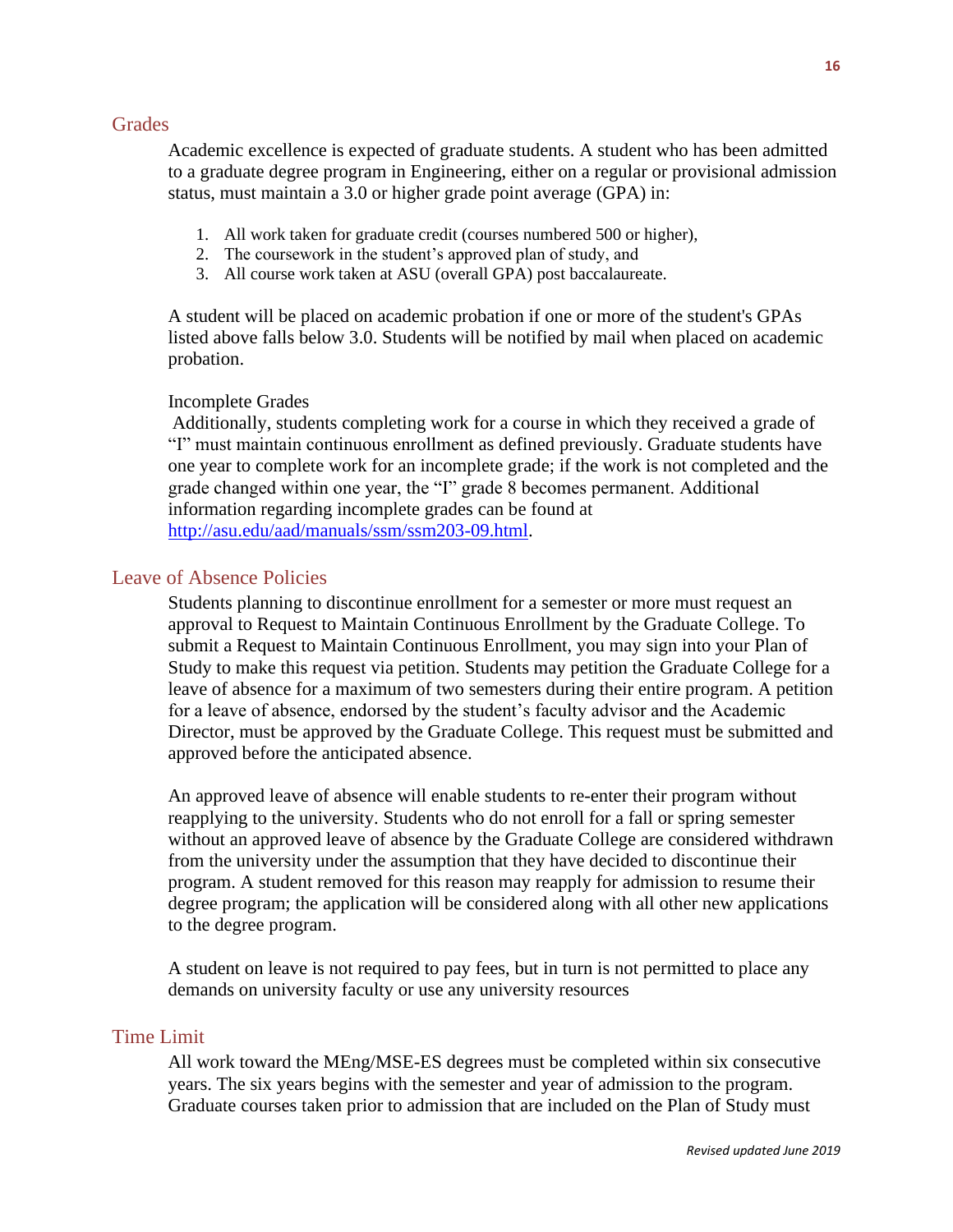have been completed within three years of the semester and year of admission to the program.

## <span id="page-16-0"></span>Academic Status: Satisfactory and Probation

After each semester, the academic unit reviews students' files for satisfactory progress towards completion of the degree. All students are placed on one of the four categories:

- 1. **Satisfactory progress** means that the student does not have any academic and progress probationary issues.
- 2. **Academic Probation** pertains to grades that might affect Program and University policies including graduation. The following are notices/letters you will receive if one of these pertains to your academics:
	- GPA below 3.0 in approved POS courses.
	- Overall post baccalaureate GPA below 3.0.
	- Overall graduate (500 level or above) GPA below 3.0.
	- Received a "D" or "E" in a required deficiency course or in a course at the 400 level or above.
	- Deficiency GPA below 3.0.
- 3. **Progress probation** pertains to issues dealing with making progress towards a degree. The following are notices/letters you will receive if one of these pertains to your academics:

• Lack of Progress toward removing deficiencies as listed on your admission letter.

4. A student is recommended for **withdrawal from the program** if she or he fails to meet the probationary standards placed upon in the semester mentioned in the probationary letter. The student will receive a letter from Global Outreach and Extended Education explaining the reasons for the withdrawal. The student will have 5 calendar days from the date of the letter to appeal the decision. The Graduate Affairs Committee (GAC) will review the case and will make the necessary recommendation. The Graduate Program Chair, on behalf of the GAC, will provide a written explanation of the outcome. If the outcome is favorable, the student will have to meet all the outlined requirements at the end of the specified period. If the GAC recommends that the appeal is not granted in favor of the student, the Graduate Program Chair, on behalf of the GAC, will recommend to the Dean's Academic Affairs to withdraw the student from the graduate program. The original appeal will be sent to the Ira A. Fulton Schools Standards Committee which reviews the student's case and makes the final ruling to Associate Dean and the Academic Unit. If the appeal is not granted in favor of the student, the Dean's Academic and Student Affairs will recommend to the Graduate College to withdraw the student from the graduate program. Please refer to the Graduate College catalog on policies and procedures or contact the graduate advisor within Global Outreach and Extended Education.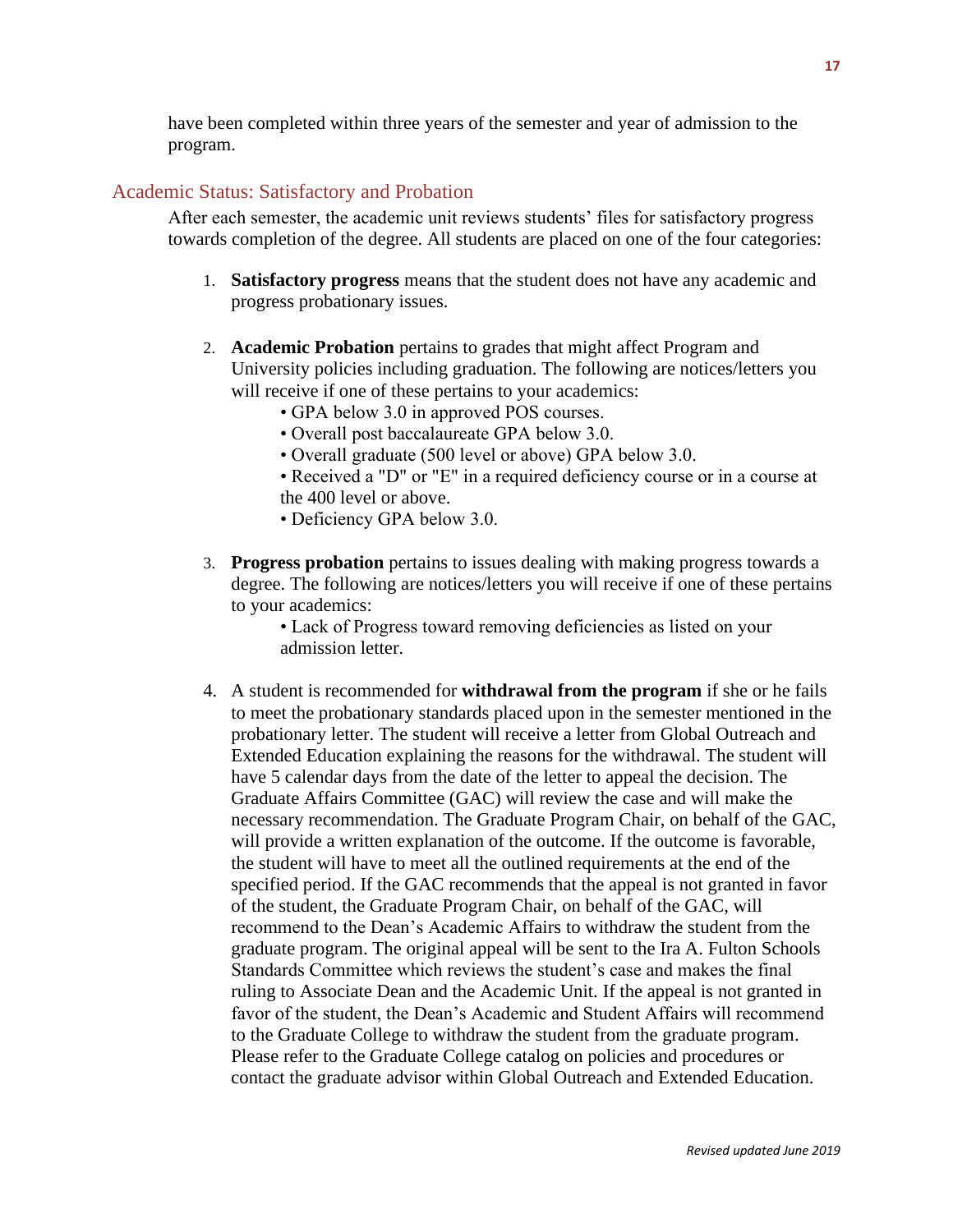#### <span id="page-17-0"></span>Academic Calendar

Students are responsible for meeting all deadlines set within the ASU Academic Calendar. The calendar can be found at: <https://students.asu.edu/academic-calendar> and on the front page of the MyASU website.

## <span id="page-17-1"></span>FINANCIAL INFORMATION

## <span id="page-17-2"></span>Program Tuition

Upon admission, students will pay an online engineering program tuition in addition to their tuition based on admission (i.e. online, non-degree, resident, non-resident). Currently, the program tuition is \$402 per credit hour. This fee is not regularly covered by the tuition waivers.

## <span id="page-17-3"></span>Financial Aid

For information about qualifying for financial aid, please see Student Financial Assistance Office at [https://students.asu.edu/financial-aid.](https://students.asu.edu/financial-aid)

#### <span id="page-17-4"></span>**Scholarships**

For links to national scholarship searches and other valuable ASU scholarship information, you may visit our scholarship website at: [https://scholarships.asu.edu/.](https://scholarships.asu.edu/) To apply for scholarships via this feature, a student ASUrite user ID and password are required.